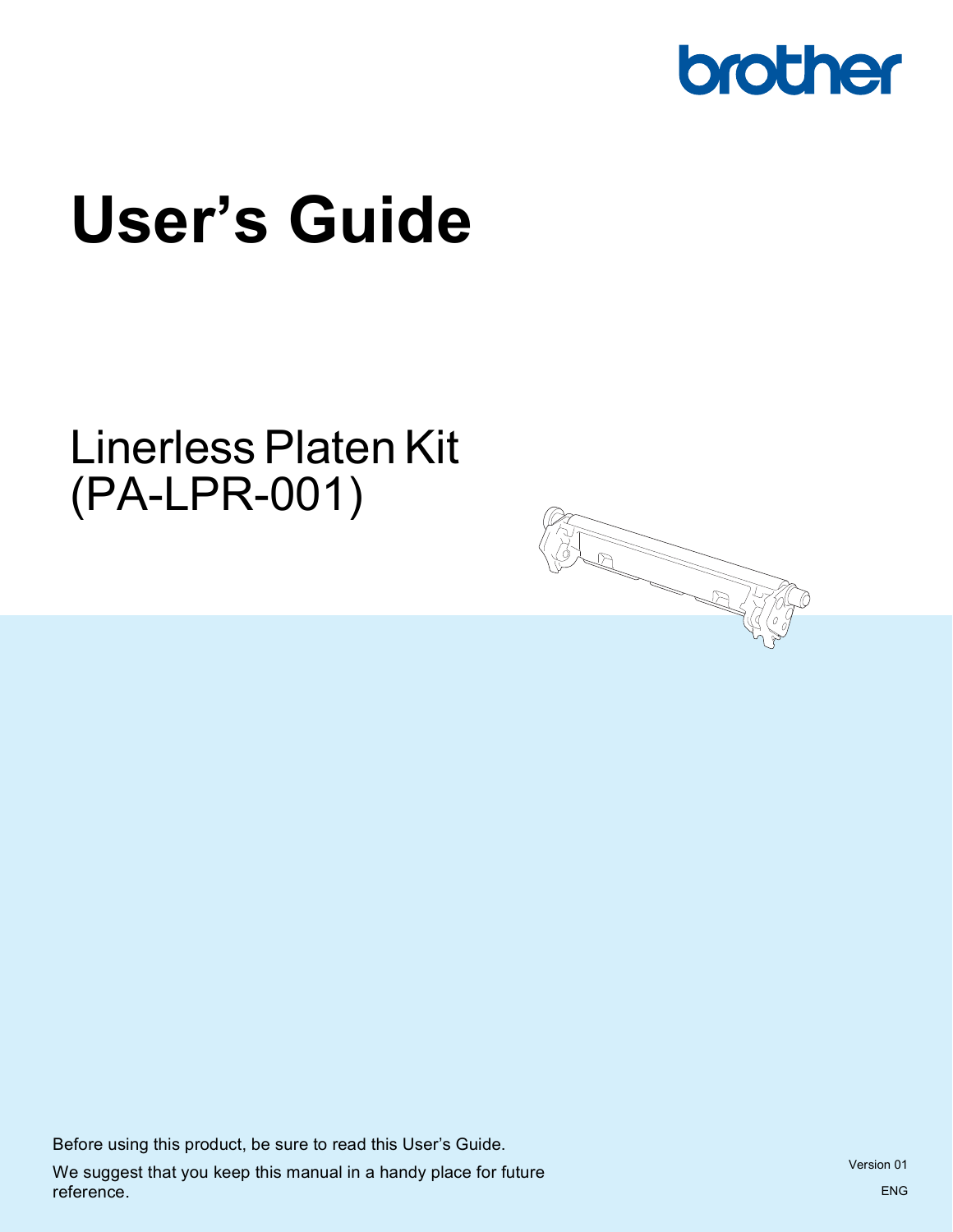# **Table of Contents**

|             | <b>Introduction</b>           | 2             |
|-------------|-------------------------------|---------------|
|             |                               | $\mathcal{P}$ |
| $\mathbf 2$ | <b>Installation</b>           | 3             |
| 3           | <b>Maintenance</b>            | 5             |
|             |                               | 5             |
| 4           | <b>Product Specifications</b> | 6             |
| 5           | Troubleshooting               |               |
|             |                               |               |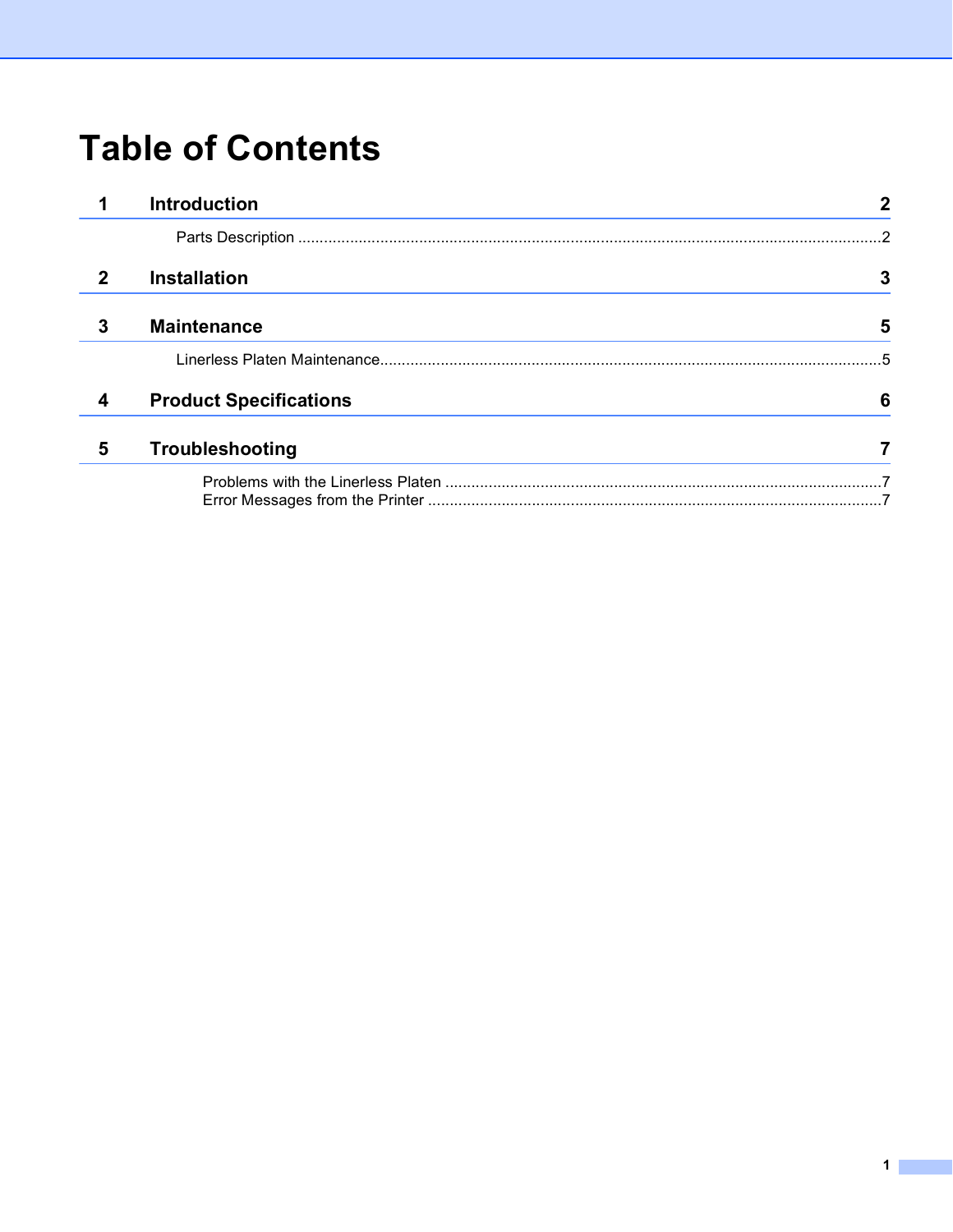### <span id="page-2-1"></span><span id="page-2-0"></span>**Parts Description <sup>1</sup>**

Linerless Platen Screws (2)



 $\mathbb{C}$ 

 $\mathbb{C}$  and  $\mathbb{C}$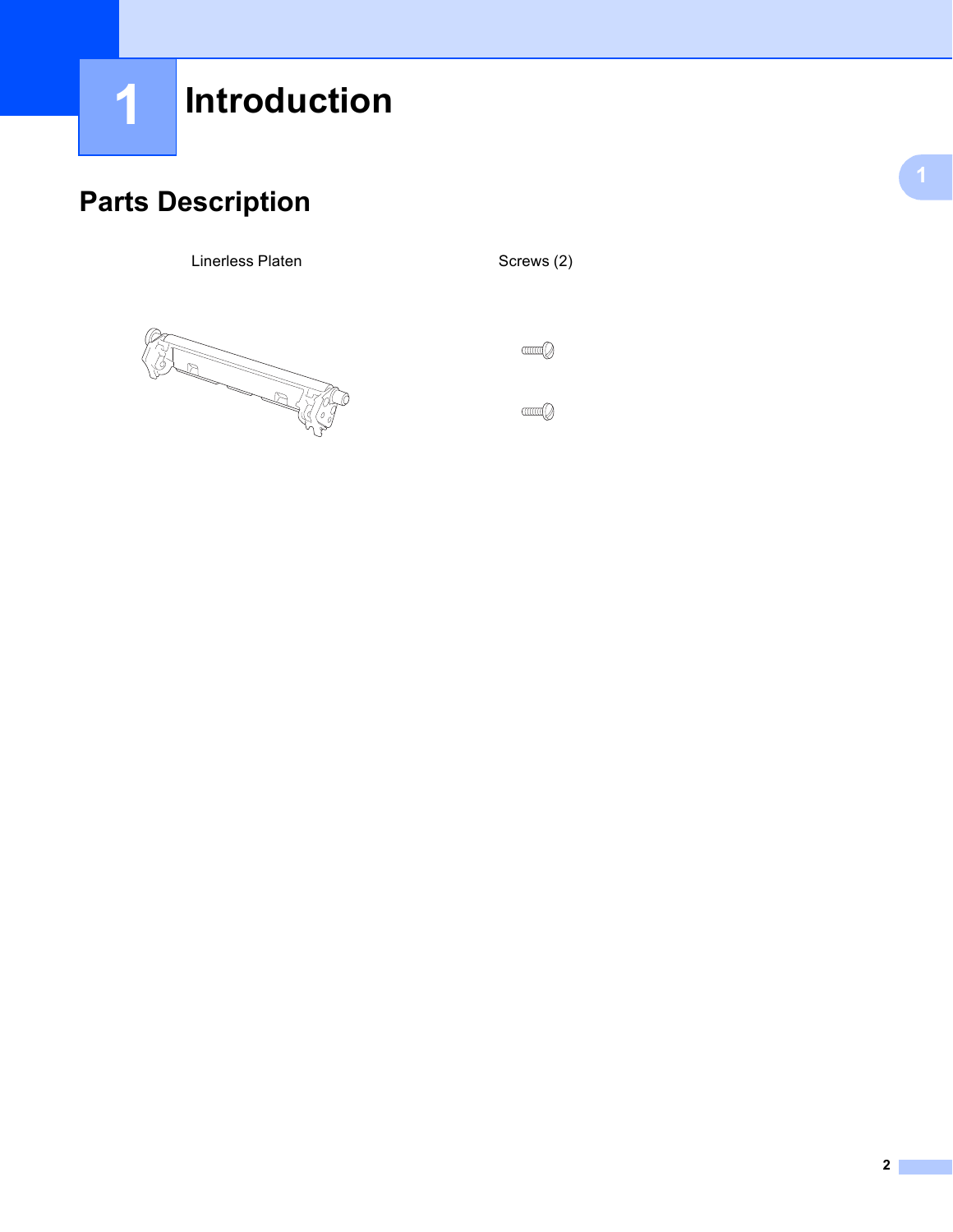<span id="page-3-0"></span>**1** Push the roll cover release lever to open the roll compartment cover.



#### **1 Roll cover release lever**

2) Remove the default platen by removing the two screws shown in the illustration.



### **A CAUTION**

Do not touch the blade when removing the default platen.

#### **Note**

It is recommended that the tightening torque be 0.55±0.049 N·m.

Install the Linerless Platen, and fasten it using the two screws included in the Linerless Platen Kit.

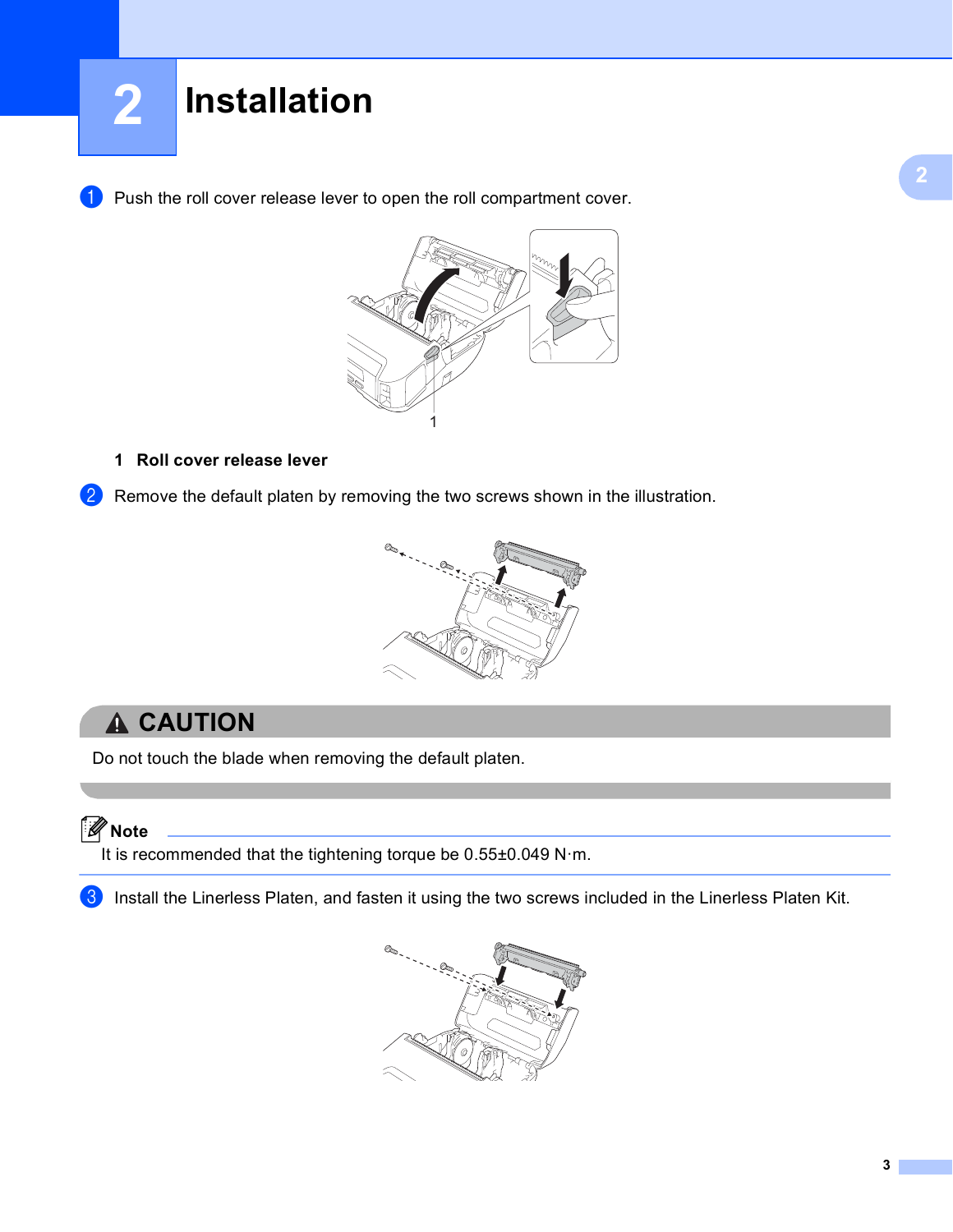### **Note**

The lower tear bar cannot be used when the Linerless Platen is installed.



#### **4** Set [Linerless] to [On] in the [Advanced] tab of the Printer Setting Tool.

#### **Note**

- When [**Linerless**] is set to [**On**], [Tear Bar] in [Settings] and [Auto Detect] in [Media] cannot be selected on the printer's LCD.
- For best performance, make sure the paper's head margin is at least 9 mm.
- When using the Linerless Platen, paper dust may stick to the print head. Clean the print head regularly (see *[Linerless Platen Maintenance](#page-5-2)* on page 5).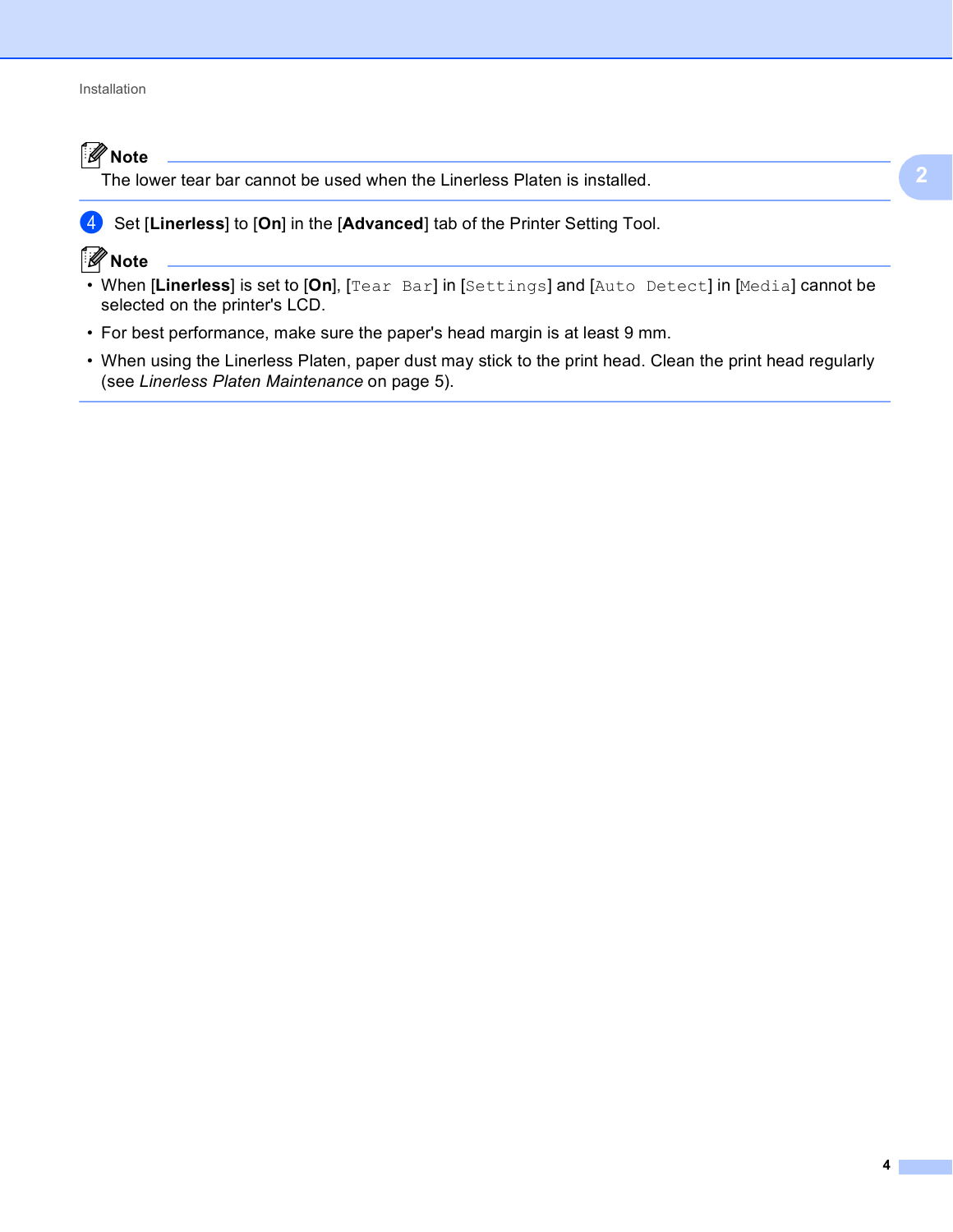### <span id="page-5-0"></span>**Note**

Do not clean the roller of the linerless platen to prevent its deterioration.

### <span id="page-5-2"></span><span id="page-5-1"></span>**Linerless Platen Maintenance <sup>3</sup>**

When using the Linerless Platen, paper dust may stick to the print head. Clean the print head regularly with a lint-free cloth or cotton swab dipped in isopropyl alcohol or ethanol as shown in the illustration.



#### 1 Print head

After cleaning the print head, make sure that no lint or other material remains on the print head.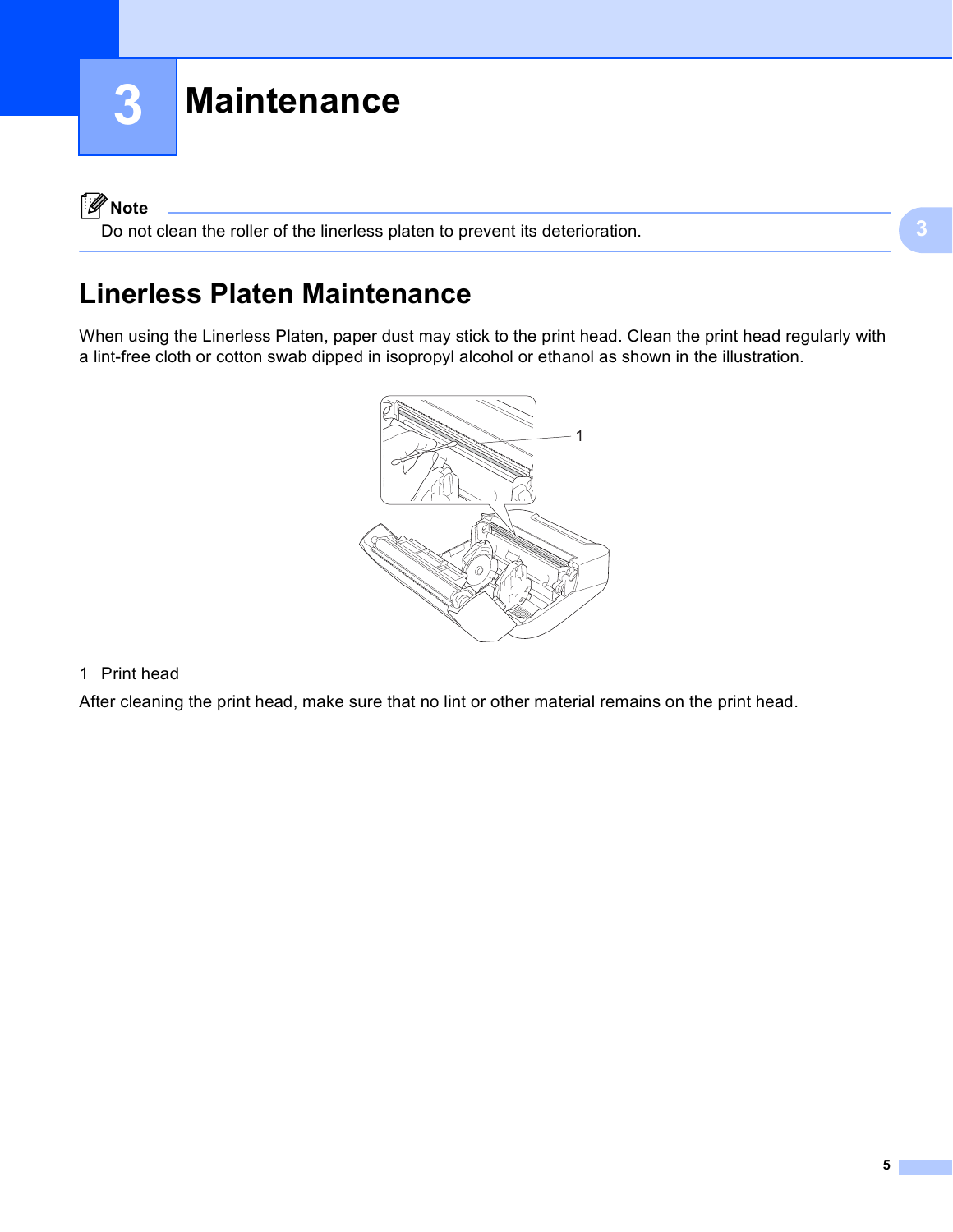

# <span id="page-6-0"></span>**Product Specifications <sup>4</sup>**

| <b>Items</b><br><b>Printing</b> |                                                                                     |  |  |  |
|---------------------------------|-------------------------------------------------------------------------------------|--|--|--|
|                                 |                                                                                     |  |  |  |
| <b>Environment</b>              |                                                                                     |  |  |  |
| Operating temperature           | The battery: $10^{\circ}$ C to $30^{\circ}$ C                                       |  |  |  |
|                                 | If the internal temperature of the battery is out of this range, charging may stop. |  |  |  |
| <b>Operating humidity</b>       | 20% to 50% (No condensation, Maximum wet bulb temperature: 27°C)                    |  |  |  |

\*Using Brother's print test data (7% coverage, 102 × 29 mm) at 23°C when performing continuous printing using a USB connection with a new, fully-charged battery.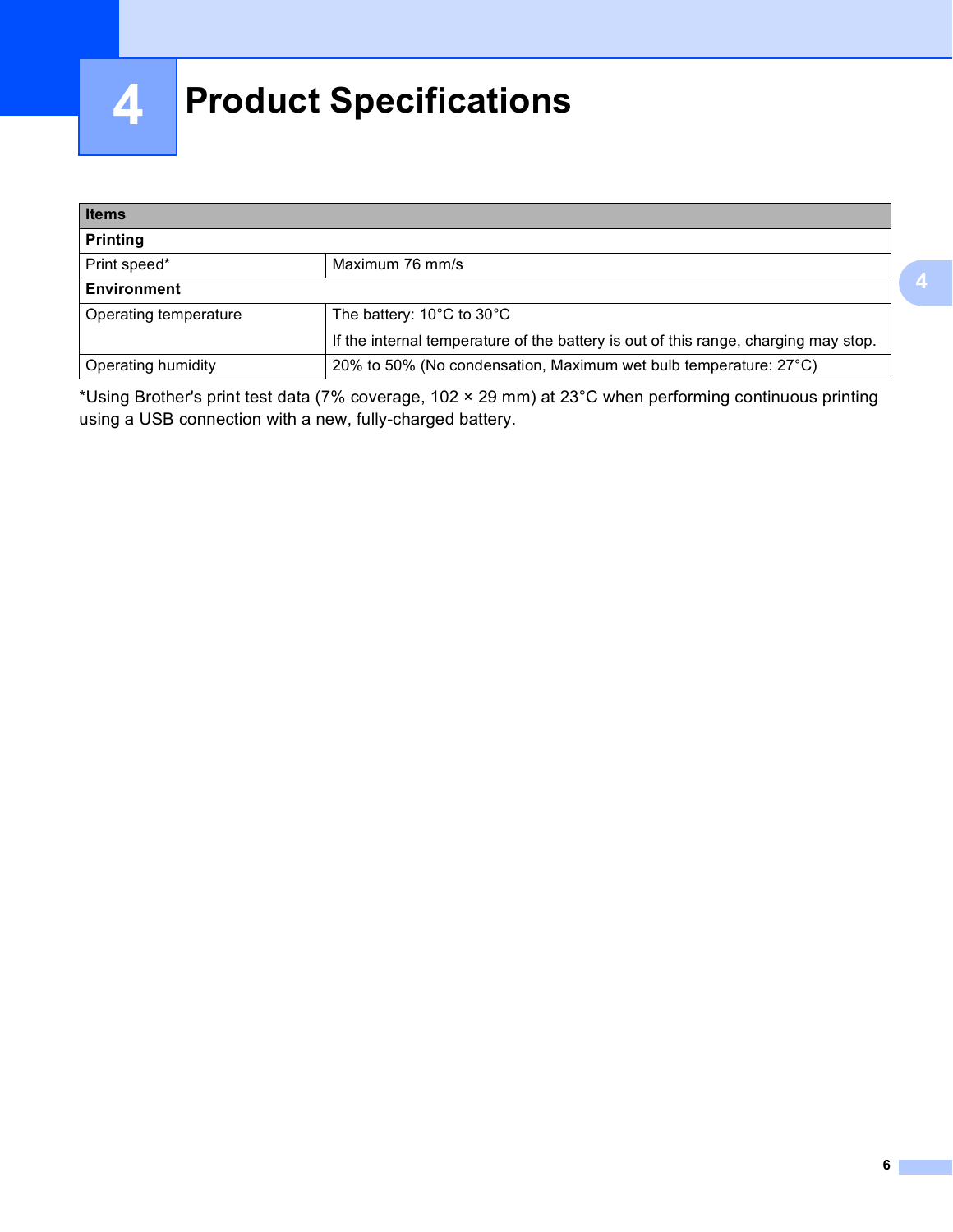# <span id="page-7-0"></span>**Troubleshooting <sup>5</sup>**

This chapter explains how to resolve typical problems you may encounter when using the Linerless Platen. If you have any problems with the printer, first make sure you have performed the following tasks correctly:

- $\blacksquare$  Remove all protective packaging from the printer.
- Close the roll compartment cover completely.
- Install the battery (see the *User's Guide*).
- Connect the AC adapter (see the *User's Guide*).
- Connect the car adapter (see the *User's Guide*).
- Install and select the correct printer driver (see the *User's Guide*).
- Connect the printer to a Windows computer or mobile device (see the *User's Guide*).
- Insert the roll correctly (see the *User's Guide*).

If you still have problems, read the troubleshooting tips in this chapter. If, after reading this chapter, you are unable to resolve your problem, visit the Brother support website at [support.brother.com.](https://support.brother.com)

#### <span id="page-7-1"></span>**Problems with the Linerless Platen <sup>5</sup>**

| <b>Problem</b>                   | <b>Solution</b>                                                                                                     |
|----------------------------------|---------------------------------------------------------------------------------------------------------------------|
| The print quality is poor.       | Install the Linerless Platen correctly.                                                                             |
|                                  | $\blacksquare$ Clean the print head.                                                                                |
| The printer does not feed paper. | Install the Linerless Platen correctly.                                                                             |
|                                  | $\blacksquare$ Set the roll correctly.                                                                              |
|                                  | ■ Check if a label or adhesive has stuck under the roll<br>compartment cover. If so, clean the inside of the cover. |
| The media is jammed.             | Install the Linerless Platen correctly.                                                                             |
|                                  | $\blacksquare$ Wipe any adhesive residue left along the ejection path of the<br>paper.                              |
|                                  | $\blacksquare$ Try using a different roll (with a weaker adhesive).                                                 |

#### <span id="page-7-2"></span>**Error Messages from the Printer <sup>5</sup>**

| <b>Error Message</b> | <b>Cause/Remedy</b>                                                                                                               |
|----------------------|-----------------------------------------------------------------------------------------------------------------------------------|
| High Temp!           | Is the printer temperature too high?                                                                                              |
|                      | If the printer overheats when the Linerless setting is enabled, wait until the<br>printer cools down and then try printing again. |